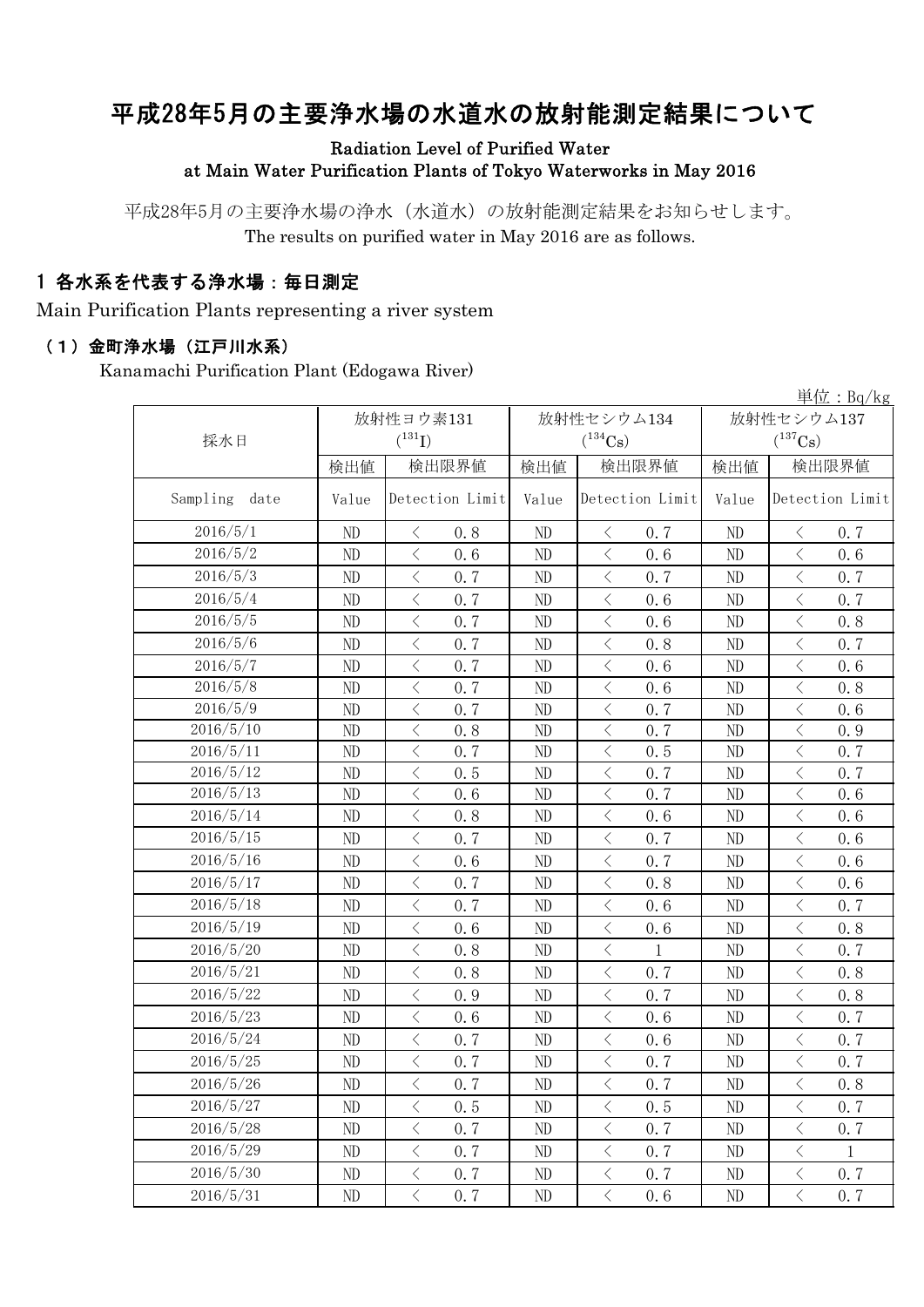### (2)朝霞浄水場 (荒川水系)

Asaka Purification Plant (Arakawa River)

単位:Bq/kg

|                  |          | 放射性ヨウ素131                  |              | 放射性セシウム134                 | $. \,$ D $/$ $\mu$<br>放射性セシウム137 |                                                 |  |
|------------------|----------|----------------------------|--------------|----------------------------|----------------------------------|-------------------------------------------------|--|
| 採水日              |          | $(^{131}I)$                |              | $(^{134}\mathrm{Cs})$      |                                  | $(^{137}\mathrm{Cs})$                           |  |
|                  | 検出値      | 検出限界値                      | 検出限界値<br>検出値 |                            | 検出値                              | 検出限界値                                           |  |
| Sampling<br>date | Value    | Detection Limit            | Value        | Detection Limit            | Value                            | Detection Limit                                 |  |
| 2016/5/1         | $\rm ND$ | $\langle$<br>0.7           | ND           | 0.6<br>$\lt$               | ND                               | 0.8<br>$\langle$                                |  |
| 2016/5/2         | $\rm ND$ | $\langle$<br>0.5           | ND           | $\langle$<br>0.6           | ND                               | $\langle$<br>0.6                                |  |
| 2016/5/3         | ND       | $\,$ $\,$ $\,$<br>0.8      | ND           | $\langle$<br>0.6           | ND                               | $\,$ $\,$ $\,$<br>0.7                           |  |
| 2016/5/4         | $\rm ND$ | $\, \big\langle \,$<br>0.7 | ND           | $\langle$<br>0.7           | ND                               | $\, <\,$<br>0.7                                 |  |
| 2016/5/5         | ND       | $\lt$<br>0.7               | ND           | $\langle$<br>0.6           | ND                               | $\langle$<br>0.8                                |  |
| 2016/5/6         | $\rm ND$ | $\langle$<br>0.7           | ND           | $\langle$<br>0.6           | ND                               | $\,$ $\,$ $\,$<br>0.7                           |  |
| 2016/5/7         | ND       | $\langle$<br>0.7           | ND           | $\langle$<br>0.7           | ND                               | $\lt$<br>0.7                                    |  |
| 2016/5/8         | ND       | $\,$ $\,$ $\,$<br>0.8      | ND           | $\,$ $\,$ $\,$<br>0.6      | ND                               | $\,$ $\,$ $\,$<br>0.7                           |  |
| 2016/5/9         | ND       | $\,$ $\,$ $\,$<br>0, 7     | ND           | $\,$ $\,$ $\,$<br>0.6      | ND                               | $\,$ $\,$ $\,$<br>0.9                           |  |
| 2016/5/10        | ND       | $\,$ $\,$ $\,$<br>0.7      | ND           | $\langle$<br>0.7           | ND                               | 0.7<br>$\langle$                                |  |
| 2016/5/11        | $\rm ND$ | $\langle$<br>0.7           | ND           | $\langle$<br>0.7           | ND                               | $\,$ $\,$ $\,$<br>0.6                           |  |
| 2016/5/12        | ND       | $\langle$<br>0.6           | ND           | $\langle$<br>0.7           | ND                               | $\lt$<br>0.6                                    |  |
| 2016/5/13        | ND       | $\,$ $\,$ $\,$<br>0.8      | ND           | $\langle$<br>0.6           | ND                               | $\,$ $\,$ $\,$<br>0.8                           |  |
| 2016/5/14        | ND       | $\langle$<br>0.8           | ND           | $\langle$<br>0.7           | ND                               | $\,$ $\,$ $\,$<br>0.7                           |  |
| 2016/5/15        | ND       | $\langle$<br>0.7           | ND           | $\langle$<br>0.5           | ND                               | $\langle$<br>0.7                                |  |
| 2016/5/16        | $\rm ND$ | $\langle$<br>0.7           | ND           | $\langle$<br>0.6           | ND                               | $\langle$<br>0.6                                |  |
| 2016/5/17        | ND       | $\langle$<br>0.7           | ND           | $\langle$<br>0.7           | ND                               | $\lt$<br>0.8                                    |  |
| 2016/5/18        | ND       | $\,$ $\,$ $\,$<br>0.7      | ND           | $\langle$<br>0.6           | ND                               | $\,$ $\,$ $\,$<br>0.7                           |  |
| 2016/5/19        | ND       | $\langle$<br>0.6           | ND           | $\langle$<br>0.6           | ND                               | $\lt$<br>0.6                                    |  |
| 2016/5/20        | ND       | $\lt$<br>0.7               | ND           | $\langle$<br>0.7           | ND                               | $\langle$<br>0.6                                |  |
| 2016/5/21        | $\rm ND$ | $\langle$<br>0.7           | ND           | $\langle$<br>0.7           | ND                               | $\,$ $\,$ $\,$<br>0.6                           |  |
| 2016/5/22        | ND       | $\langle$<br>0.7           | ND           | $\langle$<br>0.8           | ND                               | $\,$ $\,$ $\,$<br>0.8                           |  |
| 2016/5/23        | ND       | $\,$ $\,$ $\,$<br>0.8      | ND           | $\langle$<br>0.5           | ND                               | $\,$ $\,$ $\,$<br>0.8                           |  |
| 2016/5/24        | ND       | $\langle$<br>0.7           | ND           | $\langle$<br>0.5           | ND                               | $\,$ $\,$ $\,$<br>0.7                           |  |
| 2016/5/25        | ND       | $\, < \,$<br>0.7           | ND           | $\langle$<br>0.7           | ND                               | $\lt$<br>0.7                                    |  |
| 2016/5/26        | ND       | $\langle$<br>0.6           | ND           | $\,$ $\,$ $\,$<br>0.7      | ND                               | $\overline{\left\langle \right\rangle }$<br>0.7 |  |
| 2016/5/27        | ND       | $\langle$<br>0.6           | ND           | $\langle$<br>0.6           | ND                               | $\, <\,$<br>0.8                                 |  |
| 2016/5/28        | ND       | $\, <\,$<br>0.8            | ND           | $\, \big\langle \,$<br>0.7 | ND                               | $\, <\,$<br>0.6                                 |  |
| 2016/5/29        | $\rm ND$ | $\big\langle$<br>0.9       | ND           | $\, \big\langle \,$<br>0.7 | ND                               | $\, <\,$<br>0.8                                 |  |
| 2016/5/30        | ND       | $\langle$<br>0.7           | ND           | $\big\langle$<br>0.7       | $\rm ND$                         | $\, <\,$<br>0.8                                 |  |
| 2016/5/31        | ND       | $\langle$<br>0.6           | ND           | $\bigl\langle$<br>0.7      | ND                               | $\, <\,$<br>0.7                                 |  |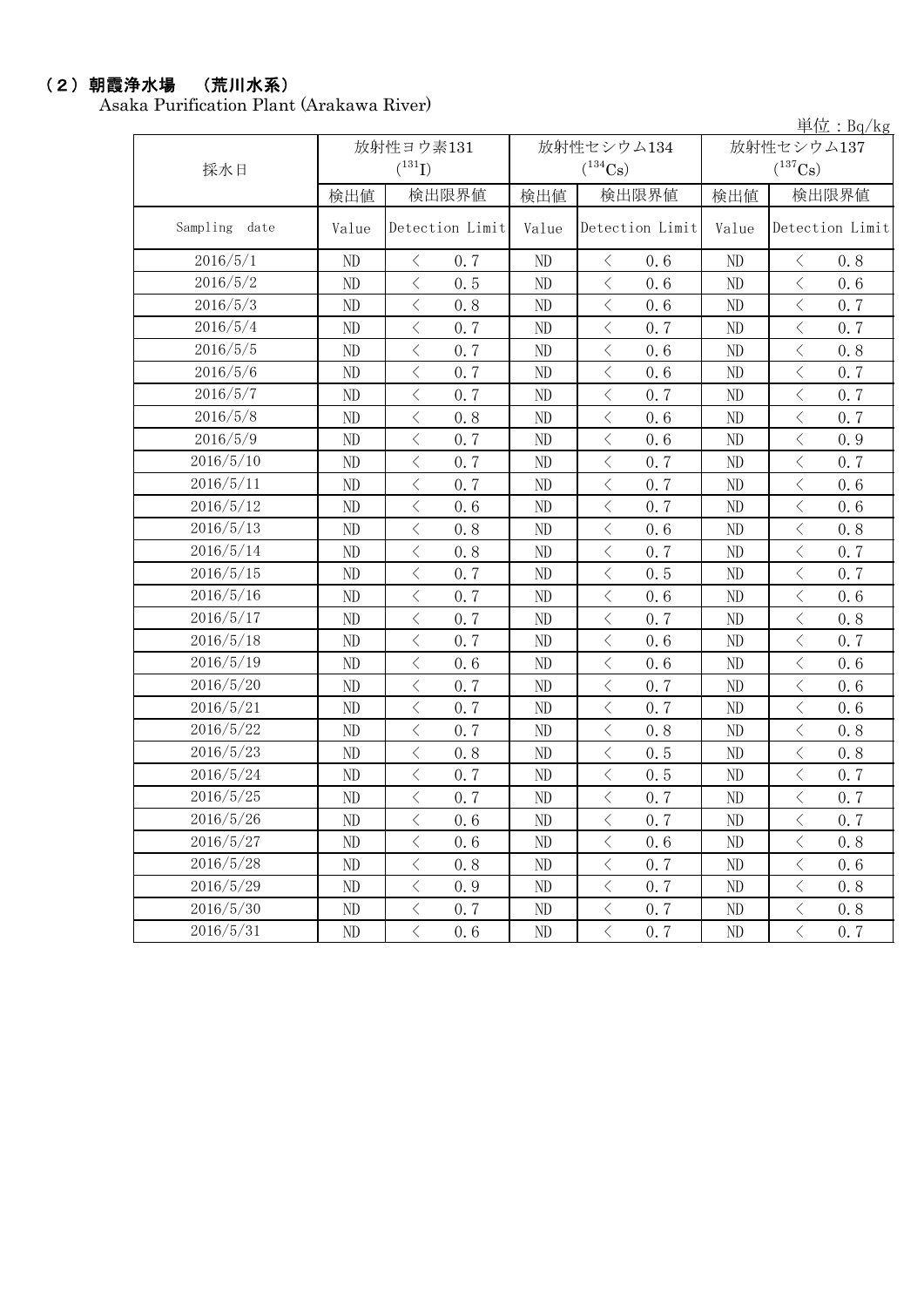### (3)小作浄水場 (多摩川水系)

Ozaku Purification Plant (Tamagawa River)

単位:Bq/kg 検出値 | 検出限量 | 検出限界値 | 検出値 | 検出限界値 Value Detection Limit Value Detection Limit Value ND  $\vert$   $\langle$  0.7  $\vert$  ND  $\vert$   $\langle$  0.7  $\vert$  ND  $\vert$   $\langle$  0.8 ND  $\vert$   $\langle$  0.7  $\vert$  ND  $\vert$   $\langle$  0.7  $\vert$  ND  $\vert$   $\langle$  0.7 ND < 0.8 ND < 0.5 ND < 0.8 ND  $\vert$  < 0.8 | ND | < 0.6 | ND | < 0.7 ND  $\vert$   $\langle$  0.7  $\vert$  ND  $\vert$   $\langle$  0.6  $\vert$  ND  $\vert$   $\langle$  0.7 ND  $\vert$   $\langle$  0.6  $\vert$  ND  $\vert$   $\langle$  0.7  $\vert$  ND  $\vert$   $\langle$  0.7 ND < 0.8 ND < 0.5 ND < 0.6 ND < 0.8 ND < 0.7 ND < 0.6 ND  $\vert$   $\langle$  0.7  $\vert$  ND  $\vert$   $\langle$  0.6  $\vert$  ND  $\vert$   $\langle$  0.7 ND < 0.8 ND < 0.6 ND < 0.8 ND  $\vert$  < 0.6 | ND  $\vert$  < 0.6 | ND | < 0.5 ND  $\vert$   $\langle$  0.7  $\vert$  ND  $\vert$   $\langle$  0.5  $\vert$  ND  $\vert$   $\langle$  0.7 ND  $\vert$   $\langle$  0.7  $\vert$  ND  $\vert$   $\langle$  0.6  $\vert$  ND  $\vert$   $\langle$  0.7 ND  $\vert$   $\langle$  0.7  $\vert$  ND  $\vert$   $\langle$  0.7  $\vert$  ND  $\vert$   $\langle$  0.6 ND  $\vert$   $\langle$  0.8  $\vert$  ND  $\vert$   $\langle$  0.7  $\vert$  ND  $\vert$   $\langle$  0.7 ND  $\vert$  < 0.6 ND  $\vert$  < 0.7 ND  $\vert$  < 0.6 ND < 0.7 ND < 0.6 ND < 0.8 ND < 0.7 ND < 0.7 ND < 0.9 ND < 0.7 ND < 0.7 ND < 0.8 ND < 1 ND < 0.7 ND < 0.7 ND  $\vert$   $\langle$  0.8  $\vert$  8  $\vert$   $\langle$  0.7  $\vert$  ND  $\vert$   $\langle$  0.7 ND  $\vert$   $\langle$  0.7  $\vert$  ND  $\vert$   $\langle$  0.6  $\vert$  ND  $\vert$   $\langle$  0.7 ND  $\vert$   $\langle$  0.7  $\vert$  ND  $\vert$   $\langle$  0.7  $\vert$  ND  $\vert$   $\langle$  0.6 ND < 0.6 ND < 0.8 ND < 0.7 ND  $\vert$   $\langle$  0.6  $\vert$  ND  $\vert$   $\langle$  0.7  $\vert$  ND  $\vert$   $\langle$  0.6 ND  $\vert$   $\langle$  0.7  $\vert$  ND  $\vert$   $\langle$  0.6  $\vert$  ND  $\vert$   $\langle$  0.7 ND  $\vert$   $\langle$  0.6  $\vert$  ND  $\vert$   $\langle$  0.6  $\vert$  ND  $\vert$   $\langle$  0.7 ND  $\vert$  < 0.7 | ND  $\vert$  < 0.6 | ND | < 0.6 ND < 0.8 ND < 0.6 ND < 0.6 ND  $\vert$   $\langle$  0.6  $\vert$  ND  $\vert$   $\langle$  0.7  $\vert$  ND  $\vert$   $\langle$  0.7 ND  $\vert$  < 0.7 | ND  $\vert$  < 0.6 | ND | < 0.6 2016/5/24 2016/5/4 2016/5/8 2016/5/3 2016/5/7 2016/5/9 2016/5/16 2016/5/1 2016/5/5 2016/5/6 2016/5/15 2016/5/22 2016/5/19 2016/5/27 2016/5/28 2016/5/29 2016/5/31 2016/5/20 2016/5/26 検出限界値 2016/5/30 2016/5/21 2016/5/18 Sampling date 採水日 2016/5/11 Detection Limit 放射性セシウム137  $(^{137}\mathrm{Cs})$ 2016/5/12 2016/5/13 放射性ヨウ素131  $(^{131}\text{I})$ 2016/5/2 Detection Limit 2016/5/10 放射性セシウム134  $(^{134}\mathrm{Cs})$ 2016/5/14 2016/5/25 2016/5/23 2016/5/17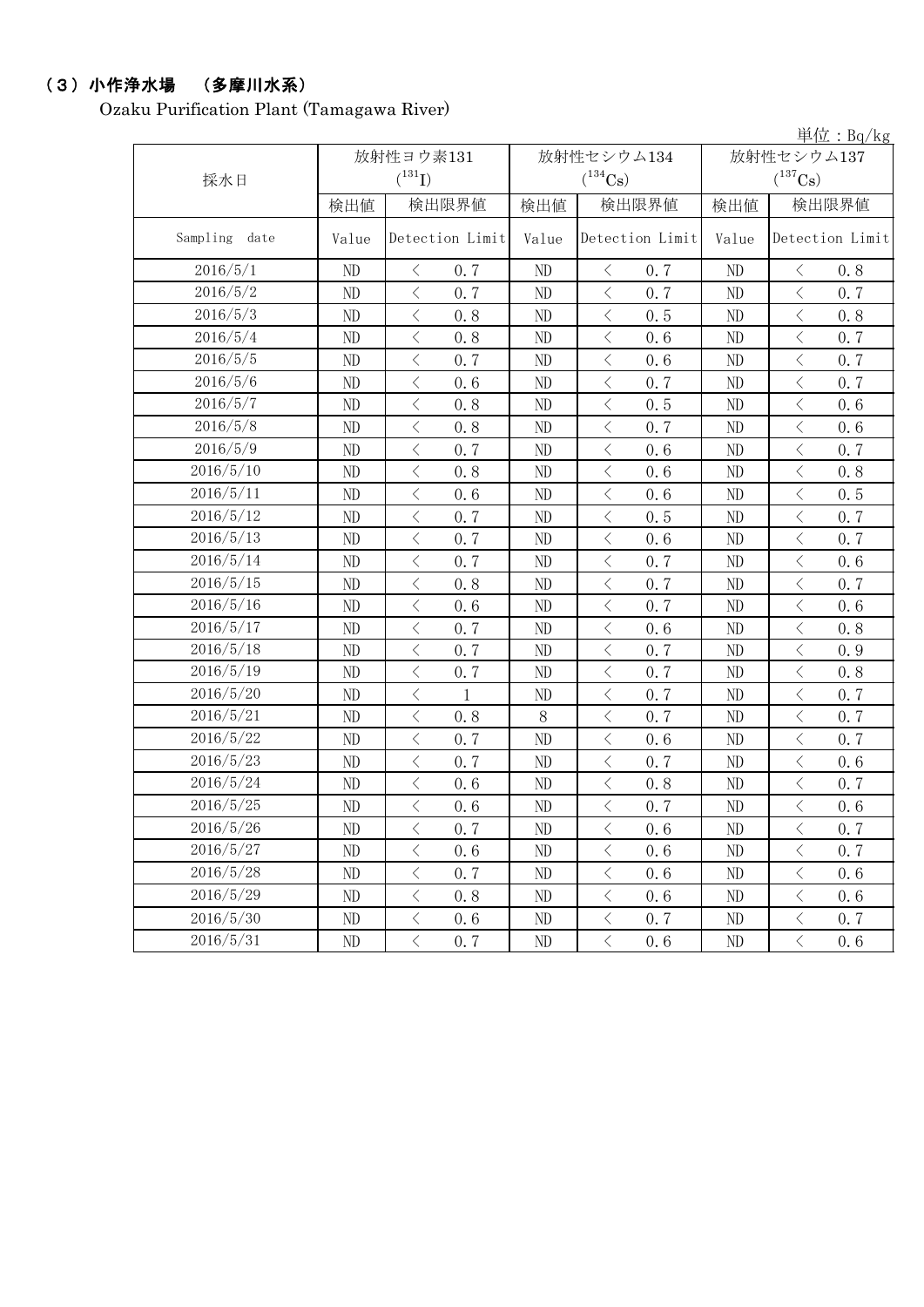# (4)東村山浄水場 (多摩川・荒川水系)

Higashi-murayama Purification Plant (Tamagawa・Arakawa River)

| 放射性セシウム137<br>放射性ヨウ素131<br>放射性セシウム134<br>$(^{131}I)$<br>$(^{134}Cs)$<br>$(^{137}Cs)$<br>採水日<br>検出限界値<br>検出限界値<br>検出限界値<br>検出値<br>検出値<br>検出値<br>Sampling<br>Detection Limit<br>Detection Limit<br>Detection Limit<br>date<br>Value<br>Value<br>Value<br>2016/5/1<br>ND<br>ND<br>ND<br>0.7<br>0.6<br>$\langle$<br>0.7<br>$\lt$<br>$\lt$<br>2016/5/2<br>$\overline{\left\langle \right\rangle }$<br>$\langle$<br>$\langle$<br>0.6<br>0.6<br>0.8<br>ND<br>ND<br>ND<br>2016/5/3<br>$\langle$<br>$\langle$<br>0.8<br>$\langle$<br>0.8<br>ND<br>0.6<br>ND<br>ND<br>2016/5/4<br>$\langle$<br>$\langle$<br>ND<br>0.7<br>$\lt$<br>0.6<br>ND<br>0.7<br>ND<br>2016/5/5<br>$\langle$<br>$\langle$<br>0.6<br>$\langle$<br>ND<br>0.6<br>$\rm ND$<br>0.6<br>ND<br>2016/5/6<br>ND<br>0.7<br>0.7<br>$\, <\,$<br>$\langle$<br>ND<br>$\langle$<br>ND<br>0.9<br>2016/5/7<br>$\overline{\left\langle \right\rangle }$<br>$\langle$<br>0.8<br>$\langle$<br>0.7<br>ND<br>ND<br>0.6<br>ND<br>$\overline{\left\langle \right\rangle }$<br>2016/5/8<br>$\langle$<br>$\,$ $\,$ $\,$<br>ND<br>0.7<br>ND<br>0.6<br>ND<br>0.7<br>2016/5/9<br>ND<br>$\langle$<br>0.7<br>ND<br>$\lt$<br>0.8<br>ND<br>$\langle$<br>0.6<br>2016/5/10<br>$\langle$<br>$\langle$<br>$\,$ $\,$ $\,$<br>ND<br>0.6<br>0.7<br>0.7<br>ND<br>ND<br>2016/5/11<br>ND<br>$\big\langle$<br>0.6<br>0.6<br>$\, \big\langle \,$<br>ND<br>$\langle$<br>ND<br>0.6<br>2016/5/12<br>$\langle$<br>0.5<br>$\langle$<br>0.7<br>ND<br>0.7<br>$\langle$<br>ND<br>ND<br>$\overline{\left\langle \right\rangle }$<br>2016/5/13<br>$\langle$<br>$\langle$<br>0.8<br>ND<br>0.7<br>ND<br>0.7<br>ND<br>2016/5/14<br>$\langle$<br>$\langle$<br>0.7<br>$\langle$<br>0.7<br>ND<br>0.8<br>ND<br>ND<br>2016/5/15<br>$\langle$<br>$\langle$<br>0.8<br>$\langle$<br>ND<br>0.7<br>ND<br>0.8<br>ND<br>2016/5/16<br>ND<br>$\bigl\langle$<br>0.7<br>0.8<br>$\, \zeta \,$<br>0.8<br>ND<br>$\langle$<br>ND<br>2016/5/17<br>$\,<\,$<br>$\langle$<br>$\,$ $\,$ $\,$<br>ND<br>0.7<br>0.6<br>ND<br>0.6<br>ND<br>2016/5/18<br>$\langle$<br>$\langle$<br>ND<br>0.7<br>$\langle$<br>0.6<br>ND<br>0.6<br>ND<br>2016/5/19<br>$\langle$<br>$\langle$<br>ND<br>0.7<br>$\langle$<br>0.6<br>0.7<br>ND<br>ND<br>$\langle$<br>$\, <\,$<br>2016/5/20<br>$\langle$<br>ND<br>0.7<br>0.8<br>ND<br>0.9<br>ND<br>2016/5/21<br>$\langle$<br>$\langle$<br>$\langle$<br>ND<br>0.8<br>0.7<br>0.6<br>ND<br>ND<br>2016/5/22<br>$\langle$<br>$\,$ $\,$ $\,$<br>ND<br>0.7<br>ND<br>$\lt$<br>0.6<br>ND<br>0.7<br>2016/5/23<br>$\langle$<br>$\langle$<br>ND<br>$\langle$<br>0.7<br>0.7<br>ND<br>0.6<br>ND<br>2016/5/24<br>$\, \big\langle \,$<br>$\, <\,$<br>ND<br>$\lt$<br>0.7<br>ND<br>0.7<br>ND<br>0.7<br>2016/5/25<br>$\rm ND$<br>0.6<br>$\rm ND$<br>$\rm ND$<br>$\langle$<br>$\leq$<br>$\langle$<br>0, 5<br>0.7<br>2016/5/26<br>$\lt$<br>ND<br>$\lt$<br>0.6<br>$\lt$<br>0.6<br>ND<br>0.7<br>ND<br>2016/5/27<br>$\langle$<br>$\langle$<br>$\langle$<br>0.6<br>0.7<br>0.7<br>ND<br>ND<br>ND<br>2016/5/28<br>$\langle$<br>$\langle$<br>ND<br>$\lt$<br>0.8<br>ND<br>0.6<br>ND<br>0.8<br>2016/5/29<br>$\langle$<br>$\langle$<br>0.5<br>$\lt$<br>ND<br>0.8<br>ND<br>0.6<br>ND<br>2016/5/30<br>0.7<br>$\langle$<br>ND<br>$\langle$<br>0.5<br>$\lt$<br>0.8<br>ND<br>ND<br>2016/5/31<br>$\langle$<br>$\langle$<br>$\langle$<br>0.7<br>0.8<br>ND<br>ND<br>ND<br>0, 8 |  |  |  |  |  |  |  |  | 単位: Bq/kg |
|------------------------------------------------------------------------------------------------------------------------------------------------------------------------------------------------------------------------------------------------------------------------------------------------------------------------------------------------------------------------------------------------------------------------------------------------------------------------------------------------------------------------------------------------------------------------------------------------------------------------------------------------------------------------------------------------------------------------------------------------------------------------------------------------------------------------------------------------------------------------------------------------------------------------------------------------------------------------------------------------------------------------------------------------------------------------------------------------------------------------------------------------------------------------------------------------------------------------------------------------------------------------------------------------------------------------------------------------------------------------------------------------------------------------------------------------------------------------------------------------------------------------------------------------------------------------------------------------------------------------------------------------------------------------------------------------------------------------------------------------------------------------------------------------------------------------------------------------------------------------------------------------------------------------------------------------------------------------------------------------------------------------------------------------------------------------------------------------------------------------------------------------------------------------------------------------------------------------------------------------------------------------------------------------------------------------------------------------------------------------------------------------------------------------------------------------------------------------------------------------------------------------------------------------------------------------------------------------------------------------------------------------------------------------------------------------------------------------------------------------------------------------------------------------------------------------------------------------------------------------------------------------------------------------------------------------------------------------------------------------------------------------------------------------------------------------------------------------------------------------------------------------------------------------------------------------------------------------------------------------------------------------------------------------------------------------------------|--|--|--|--|--|--|--|--|-----------|
|                                                                                                                                                                                                                                                                                                                                                                                                                                                                                                                                                                                                                                                                                                                                                                                                                                                                                                                                                                                                                                                                                                                                                                                                                                                                                                                                                                                                                                                                                                                                                                                                                                                                                                                                                                                                                                                                                                                                                                                                                                                                                                                                                                                                                                                                                                                                                                                                                                                                                                                                                                                                                                                                                                                                                                                                                                                                                                                                                                                                                                                                                                                                                                                                                                                                                                                                    |  |  |  |  |  |  |  |  |           |
|                                                                                                                                                                                                                                                                                                                                                                                                                                                                                                                                                                                                                                                                                                                                                                                                                                                                                                                                                                                                                                                                                                                                                                                                                                                                                                                                                                                                                                                                                                                                                                                                                                                                                                                                                                                                                                                                                                                                                                                                                                                                                                                                                                                                                                                                                                                                                                                                                                                                                                                                                                                                                                                                                                                                                                                                                                                                                                                                                                                                                                                                                                                                                                                                                                                                                                                                    |  |  |  |  |  |  |  |  |           |
|                                                                                                                                                                                                                                                                                                                                                                                                                                                                                                                                                                                                                                                                                                                                                                                                                                                                                                                                                                                                                                                                                                                                                                                                                                                                                                                                                                                                                                                                                                                                                                                                                                                                                                                                                                                                                                                                                                                                                                                                                                                                                                                                                                                                                                                                                                                                                                                                                                                                                                                                                                                                                                                                                                                                                                                                                                                                                                                                                                                                                                                                                                                                                                                                                                                                                                                                    |  |  |  |  |  |  |  |  |           |
|                                                                                                                                                                                                                                                                                                                                                                                                                                                                                                                                                                                                                                                                                                                                                                                                                                                                                                                                                                                                                                                                                                                                                                                                                                                                                                                                                                                                                                                                                                                                                                                                                                                                                                                                                                                                                                                                                                                                                                                                                                                                                                                                                                                                                                                                                                                                                                                                                                                                                                                                                                                                                                                                                                                                                                                                                                                                                                                                                                                                                                                                                                                                                                                                                                                                                                                                    |  |  |  |  |  |  |  |  |           |
|                                                                                                                                                                                                                                                                                                                                                                                                                                                                                                                                                                                                                                                                                                                                                                                                                                                                                                                                                                                                                                                                                                                                                                                                                                                                                                                                                                                                                                                                                                                                                                                                                                                                                                                                                                                                                                                                                                                                                                                                                                                                                                                                                                                                                                                                                                                                                                                                                                                                                                                                                                                                                                                                                                                                                                                                                                                                                                                                                                                                                                                                                                                                                                                                                                                                                                                                    |  |  |  |  |  |  |  |  |           |
|                                                                                                                                                                                                                                                                                                                                                                                                                                                                                                                                                                                                                                                                                                                                                                                                                                                                                                                                                                                                                                                                                                                                                                                                                                                                                                                                                                                                                                                                                                                                                                                                                                                                                                                                                                                                                                                                                                                                                                                                                                                                                                                                                                                                                                                                                                                                                                                                                                                                                                                                                                                                                                                                                                                                                                                                                                                                                                                                                                                                                                                                                                                                                                                                                                                                                                                                    |  |  |  |  |  |  |  |  |           |
|                                                                                                                                                                                                                                                                                                                                                                                                                                                                                                                                                                                                                                                                                                                                                                                                                                                                                                                                                                                                                                                                                                                                                                                                                                                                                                                                                                                                                                                                                                                                                                                                                                                                                                                                                                                                                                                                                                                                                                                                                                                                                                                                                                                                                                                                                                                                                                                                                                                                                                                                                                                                                                                                                                                                                                                                                                                                                                                                                                                                                                                                                                                                                                                                                                                                                                                                    |  |  |  |  |  |  |  |  |           |
|                                                                                                                                                                                                                                                                                                                                                                                                                                                                                                                                                                                                                                                                                                                                                                                                                                                                                                                                                                                                                                                                                                                                                                                                                                                                                                                                                                                                                                                                                                                                                                                                                                                                                                                                                                                                                                                                                                                                                                                                                                                                                                                                                                                                                                                                                                                                                                                                                                                                                                                                                                                                                                                                                                                                                                                                                                                                                                                                                                                                                                                                                                                                                                                                                                                                                                                                    |  |  |  |  |  |  |  |  |           |
|                                                                                                                                                                                                                                                                                                                                                                                                                                                                                                                                                                                                                                                                                                                                                                                                                                                                                                                                                                                                                                                                                                                                                                                                                                                                                                                                                                                                                                                                                                                                                                                                                                                                                                                                                                                                                                                                                                                                                                                                                                                                                                                                                                                                                                                                                                                                                                                                                                                                                                                                                                                                                                                                                                                                                                                                                                                                                                                                                                                                                                                                                                                                                                                                                                                                                                                                    |  |  |  |  |  |  |  |  |           |
|                                                                                                                                                                                                                                                                                                                                                                                                                                                                                                                                                                                                                                                                                                                                                                                                                                                                                                                                                                                                                                                                                                                                                                                                                                                                                                                                                                                                                                                                                                                                                                                                                                                                                                                                                                                                                                                                                                                                                                                                                                                                                                                                                                                                                                                                                                                                                                                                                                                                                                                                                                                                                                                                                                                                                                                                                                                                                                                                                                                                                                                                                                                                                                                                                                                                                                                                    |  |  |  |  |  |  |  |  |           |
|                                                                                                                                                                                                                                                                                                                                                                                                                                                                                                                                                                                                                                                                                                                                                                                                                                                                                                                                                                                                                                                                                                                                                                                                                                                                                                                                                                                                                                                                                                                                                                                                                                                                                                                                                                                                                                                                                                                                                                                                                                                                                                                                                                                                                                                                                                                                                                                                                                                                                                                                                                                                                                                                                                                                                                                                                                                                                                                                                                                                                                                                                                                                                                                                                                                                                                                                    |  |  |  |  |  |  |  |  |           |
|                                                                                                                                                                                                                                                                                                                                                                                                                                                                                                                                                                                                                                                                                                                                                                                                                                                                                                                                                                                                                                                                                                                                                                                                                                                                                                                                                                                                                                                                                                                                                                                                                                                                                                                                                                                                                                                                                                                                                                                                                                                                                                                                                                                                                                                                                                                                                                                                                                                                                                                                                                                                                                                                                                                                                                                                                                                                                                                                                                                                                                                                                                                                                                                                                                                                                                                                    |  |  |  |  |  |  |  |  |           |
|                                                                                                                                                                                                                                                                                                                                                                                                                                                                                                                                                                                                                                                                                                                                                                                                                                                                                                                                                                                                                                                                                                                                                                                                                                                                                                                                                                                                                                                                                                                                                                                                                                                                                                                                                                                                                                                                                                                                                                                                                                                                                                                                                                                                                                                                                                                                                                                                                                                                                                                                                                                                                                                                                                                                                                                                                                                                                                                                                                                                                                                                                                                                                                                                                                                                                                                                    |  |  |  |  |  |  |  |  |           |
|                                                                                                                                                                                                                                                                                                                                                                                                                                                                                                                                                                                                                                                                                                                                                                                                                                                                                                                                                                                                                                                                                                                                                                                                                                                                                                                                                                                                                                                                                                                                                                                                                                                                                                                                                                                                                                                                                                                                                                                                                                                                                                                                                                                                                                                                                                                                                                                                                                                                                                                                                                                                                                                                                                                                                                                                                                                                                                                                                                                                                                                                                                                                                                                                                                                                                                                                    |  |  |  |  |  |  |  |  |           |
|                                                                                                                                                                                                                                                                                                                                                                                                                                                                                                                                                                                                                                                                                                                                                                                                                                                                                                                                                                                                                                                                                                                                                                                                                                                                                                                                                                                                                                                                                                                                                                                                                                                                                                                                                                                                                                                                                                                                                                                                                                                                                                                                                                                                                                                                                                                                                                                                                                                                                                                                                                                                                                                                                                                                                                                                                                                                                                                                                                                                                                                                                                                                                                                                                                                                                                                                    |  |  |  |  |  |  |  |  |           |
|                                                                                                                                                                                                                                                                                                                                                                                                                                                                                                                                                                                                                                                                                                                                                                                                                                                                                                                                                                                                                                                                                                                                                                                                                                                                                                                                                                                                                                                                                                                                                                                                                                                                                                                                                                                                                                                                                                                                                                                                                                                                                                                                                                                                                                                                                                                                                                                                                                                                                                                                                                                                                                                                                                                                                                                                                                                                                                                                                                                                                                                                                                                                                                                                                                                                                                                                    |  |  |  |  |  |  |  |  |           |
|                                                                                                                                                                                                                                                                                                                                                                                                                                                                                                                                                                                                                                                                                                                                                                                                                                                                                                                                                                                                                                                                                                                                                                                                                                                                                                                                                                                                                                                                                                                                                                                                                                                                                                                                                                                                                                                                                                                                                                                                                                                                                                                                                                                                                                                                                                                                                                                                                                                                                                                                                                                                                                                                                                                                                                                                                                                                                                                                                                                                                                                                                                                                                                                                                                                                                                                                    |  |  |  |  |  |  |  |  |           |
|                                                                                                                                                                                                                                                                                                                                                                                                                                                                                                                                                                                                                                                                                                                                                                                                                                                                                                                                                                                                                                                                                                                                                                                                                                                                                                                                                                                                                                                                                                                                                                                                                                                                                                                                                                                                                                                                                                                                                                                                                                                                                                                                                                                                                                                                                                                                                                                                                                                                                                                                                                                                                                                                                                                                                                                                                                                                                                                                                                                                                                                                                                                                                                                                                                                                                                                                    |  |  |  |  |  |  |  |  |           |
|                                                                                                                                                                                                                                                                                                                                                                                                                                                                                                                                                                                                                                                                                                                                                                                                                                                                                                                                                                                                                                                                                                                                                                                                                                                                                                                                                                                                                                                                                                                                                                                                                                                                                                                                                                                                                                                                                                                                                                                                                                                                                                                                                                                                                                                                                                                                                                                                                                                                                                                                                                                                                                                                                                                                                                                                                                                                                                                                                                                                                                                                                                                                                                                                                                                                                                                                    |  |  |  |  |  |  |  |  |           |
|                                                                                                                                                                                                                                                                                                                                                                                                                                                                                                                                                                                                                                                                                                                                                                                                                                                                                                                                                                                                                                                                                                                                                                                                                                                                                                                                                                                                                                                                                                                                                                                                                                                                                                                                                                                                                                                                                                                                                                                                                                                                                                                                                                                                                                                                                                                                                                                                                                                                                                                                                                                                                                                                                                                                                                                                                                                                                                                                                                                                                                                                                                                                                                                                                                                                                                                                    |  |  |  |  |  |  |  |  |           |
|                                                                                                                                                                                                                                                                                                                                                                                                                                                                                                                                                                                                                                                                                                                                                                                                                                                                                                                                                                                                                                                                                                                                                                                                                                                                                                                                                                                                                                                                                                                                                                                                                                                                                                                                                                                                                                                                                                                                                                                                                                                                                                                                                                                                                                                                                                                                                                                                                                                                                                                                                                                                                                                                                                                                                                                                                                                                                                                                                                                                                                                                                                                                                                                                                                                                                                                                    |  |  |  |  |  |  |  |  |           |
|                                                                                                                                                                                                                                                                                                                                                                                                                                                                                                                                                                                                                                                                                                                                                                                                                                                                                                                                                                                                                                                                                                                                                                                                                                                                                                                                                                                                                                                                                                                                                                                                                                                                                                                                                                                                                                                                                                                                                                                                                                                                                                                                                                                                                                                                                                                                                                                                                                                                                                                                                                                                                                                                                                                                                                                                                                                                                                                                                                                                                                                                                                                                                                                                                                                                                                                                    |  |  |  |  |  |  |  |  |           |
|                                                                                                                                                                                                                                                                                                                                                                                                                                                                                                                                                                                                                                                                                                                                                                                                                                                                                                                                                                                                                                                                                                                                                                                                                                                                                                                                                                                                                                                                                                                                                                                                                                                                                                                                                                                                                                                                                                                                                                                                                                                                                                                                                                                                                                                                                                                                                                                                                                                                                                                                                                                                                                                                                                                                                                                                                                                                                                                                                                                                                                                                                                                                                                                                                                                                                                                                    |  |  |  |  |  |  |  |  |           |
|                                                                                                                                                                                                                                                                                                                                                                                                                                                                                                                                                                                                                                                                                                                                                                                                                                                                                                                                                                                                                                                                                                                                                                                                                                                                                                                                                                                                                                                                                                                                                                                                                                                                                                                                                                                                                                                                                                                                                                                                                                                                                                                                                                                                                                                                                                                                                                                                                                                                                                                                                                                                                                                                                                                                                                                                                                                                                                                                                                                                                                                                                                                                                                                                                                                                                                                                    |  |  |  |  |  |  |  |  |           |
|                                                                                                                                                                                                                                                                                                                                                                                                                                                                                                                                                                                                                                                                                                                                                                                                                                                                                                                                                                                                                                                                                                                                                                                                                                                                                                                                                                                                                                                                                                                                                                                                                                                                                                                                                                                                                                                                                                                                                                                                                                                                                                                                                                                                                                                                                                                                                                                                                                                                                                                                                                                                                                                                                                                                                                                                                                                                                                                                                                                                                                                                                                                                                                                                                                                                                                                                    |  |  |  |  |  |  |  |  |           |
|                                                                                                                                                                                                                                                                                                                                                                                                                                                                                                                                                                                                                                                                                                                                                                                                                                                                                                                                                                                                                                                                                                                                                                                                                                                                                                                                                                                                                                                                                                                                                                                                                                                                                                                                                                                                                                                                                                                                                                                                                                                                                                                                                                                                                                                                                                                                                                                                                                                                                                                                                                                                                                                                                                                                                                                                                                                                                                                                                                                                                                                                                                                                                                                                                                                                                                                                    |  |  |  |  |  |  |  |  |           |
|                                                                                                                                                                                                                                                                                                                                                                                                                                                                                                                                                                                                                                                                                                                                                                                                                                                                                                                                                                                                                                                                                                                                                                                                                                                                                                                                                                                                                                                                                                                                                                                                                                                                                                                                                                                                                                                                                                                                                                                                                                                                                                                                                                                                                                                                                                                                                                                                                                                                                                                                                                                                                                                                                                                                                                                                                                                                                                                                                                                                                                                                                                                                                                                                                                                                                                                                    |  |  |  |  |  |  |  |  |           |
|                                                                                                                                                                                                                                                                                                                                                                                                                                                                                                                                                                                                                                                                                                                                                                                                                                                                                                                                                                                                                                                                                                                                                                                                                                                                                                                                                                                                                                                                                                                                                                                                                                                                                                                                                                                                                                                                                                                                                                                                                                                                                                                                                                                                                                                                                                                                                                                                                                                                                                                                                                                                                                                                                                                                                                                                                                                                                                                                                                                                                                                                                                                                                                                                                                                                                                                                    |  |  |  |  |  |  |  |  |           |
|                                                                                                                                                                                                                                                                                                                                                                                                                                                                                                                                                                                                                                                                                                                                                                                                                                                                                                                                                                                                                                                                                                                                                                                                                                                                                                                                                                                                                                                                                                                                                                                                                                                                                                                                                                                                                                                                                                                                                                                                                                                                                                                                                                                                                                                                                                                                                                                                                                                                                                                                                                                                                                                                                                                                                                                                                                                                                                                                                                                                                                                                                                                                                                                                                                                                                                                                    |  |  |  |  |  |  |  |  |           |
|                                                                                                                                                                                                                                                                                                                                                                                                                                                                                                                                                                                                                                                                                                                                                                                                                                                                                                                                                                                                                                                                                                                                                                                                                                                                                                                                                                                                                                                                                                                                                                                                                                                                                                                                                                                                                                                                                                                                                                                                                                                                                                                                                                                                                                                                                                                                                                                                                                                                                                                                                                                                                                                                                                                                                                                                                                                                                                                                                                                                                                                                                                                                                                                                                                                                                                                                    |  |  |  |  |  |  |  |  |           |
|                                                                                                                                                                                                                                                                                                                                                                                                                                                                                                                                                                                                                                                                                                                                                                                                                                                                                                                                                                                                                                                                                                                                                                                                                                                                                                                                                                                                                                                                                                                                                                                                                                                                                                                                                                                                                                                                                                                                                                                                                                                                                                                                                                                                                                                                                                                                                                                                                                                                                                                                                                                                                                                                                                                                                                                                                                                                                                                                                                                                                                                                                                                                                                                                                                                                                                                                    |  |  |  |  |  |  |  |  |           |
|                                                                                                                                                                                                                                                                                                                                                                                                                                                                                                                                                                                                                                                                                                                                                                                                                                                                                                                                                                                                                                                                                                                                                                                                                                                                                                                                                                                                                                                                                                                                                                                                                                                                                                                                                                                                                                                                                                                                                                                                                                                                                                                                                                                                                                                                                                                                                                                                                                                                                                                                                                                                                                                                                                                                                                                                                                                                                                                                                                                                                                                                                                                                                                                                                                                                                                                                    |  |  |  |  |  |  |  |  |           |
|                                                                                                                                                                                                                                                                                                                                                                                                                                                                                                                                                                                                                                                                                                                                                                                                                                                                                                                                                                                                                                                                                                                                                                                                                                                                                                                                                                                                                                                                                                                                                                                                                                                                                                                                                                                                                                                                                                                                                                                                                                                                                                                                                                                                                                                                                                                                                                                                                                                                                                                                                                                                                                                                                                                                                                                                                                                                                                                                                                                                                                                                                                                                                                                                                                                                                                                                    |  |  |  |  |  |  |  |  |           |
|                                                                                                                                                                                                                                                                                                                                                                                                                                                                                                                                                                                                                                                                                                                                                                                                                                                                                                                                                                                                                                                                                                                                                                                                                                                                                                                                                                                                                                                                                                                                                                                                                                                                                                                                                                                                                                                                                                                                                                                                                                                                                                                                                                                                                                                                                                                                                                                                                                                                                                                                                                                                                                                                                                                                                                                                                                                                                                                                                                                                                                                                                                                                                                                                                                                                                                                                    |  |  |  |  |  |  |  |  |           |
|                                                                                                                                                                                                                                                                                                                                                                                                                                                                                                                                                                                                                                                                                                                                                                                                                                                                                                                                                                                                                                                                                                                                                                                                                                                                                                                                                                                                                                                                                                                                                                                                                                                                                                                                                                                                                                                                                                                                                                                                                                                                                                                                                                                                                                                                                                                                                                                                                                                                                                                                                                                                                                                                                                                                                                                                                                                                                                                                                                                                                                                                                                                                                                                                                                                                                                                                    |  |  |  |  |  |  |  |  |           |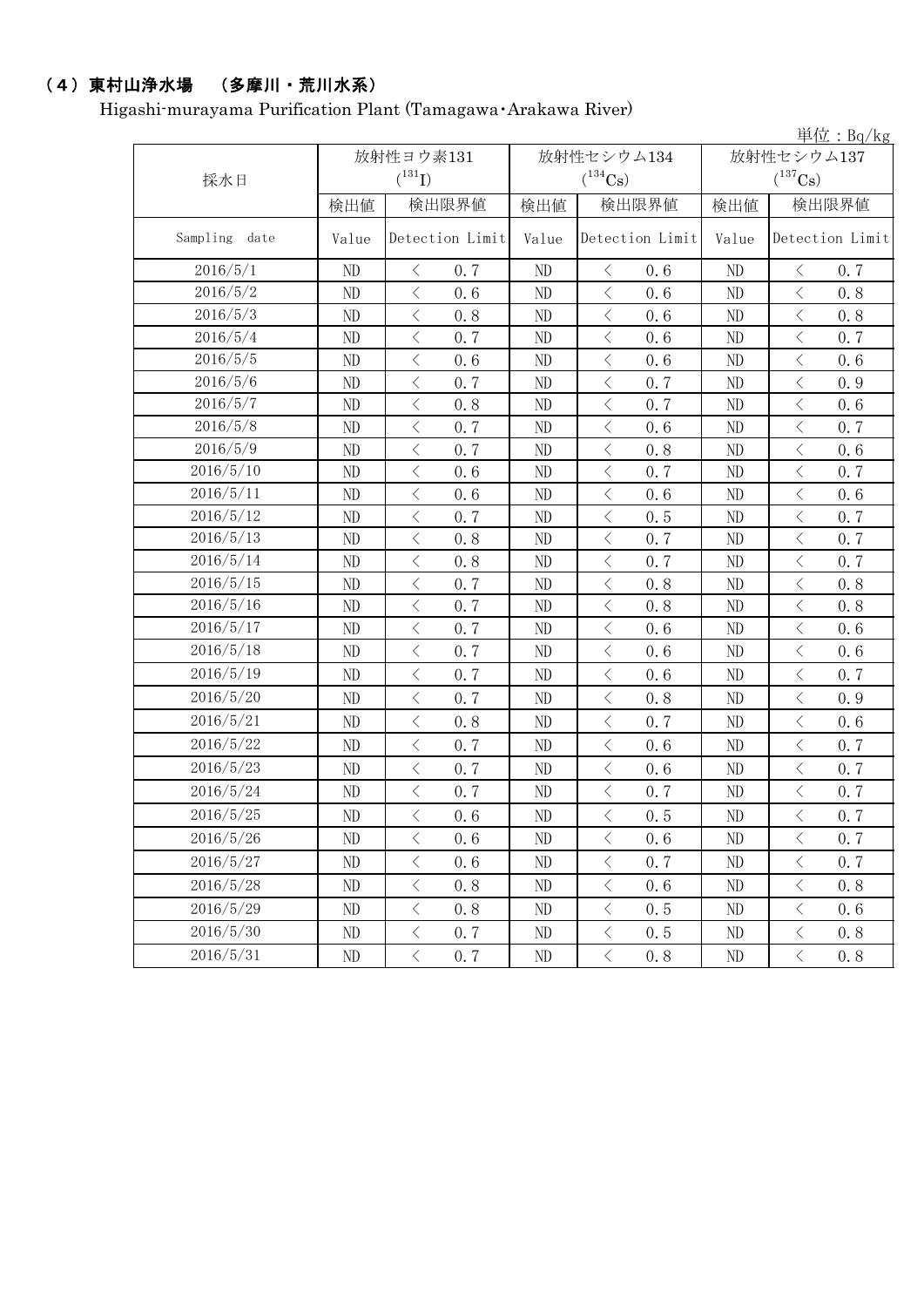# (5)長沢浄水場 (相模川水系)

Nagasawa Purification Plant (Sagamigawa River)

|                  |          |                                                 |                |                                                 |              | 単位: $Bq/kg$                |  |
|------------------|----------|-------------------------------------------------|----------------|-------------------------------------------------|--------------|----------------------------|--|
|                  |          | 放射性ヨウ素131                                       |                | 放射性セシウム134                                      | 放射性セシウム137   |                            |  |
| 採水日              |          | $(^{131}I)$                                     |                | $(^{134}Cs)$                                    |              | $(^{137}Cs)$               |  |
|                  | 検出値      | 検出限界値                                           | 検出値            | 検出限界値                                           | 検出値<br>検出限界値 |                            |  |
| Sampling<br>date | Value    | Detection Limit                                 | Value          | Detection Limit                                 | Value        | Detection Limit            |  |
| 2016/5/1         | ND       | 0.6<br>$\lt$                                    | ND             | 0.6<br>$\langle$                                | ND           | $\langle$<br>0.6           |  |
| 2016/5/2         | ND       | $\langle$<br>0.6                                | ND             | 0.7<br>$\langle$                                | ND           | $\langle$<br>0.8           |  |
| 2016/5/3         | ND       | $\langle$<br>0.8                                | ND             | $\langle$<br>0.8                                | ND           | $\lt$<br>0.9               |  |
| 2016/5/4         | ND       | $\langle$<br>0.7                                | ND             | $\langle$<br>0.8                                | ND           | $\langle$<br>0.9           |  |
| 2016/5/5         | ND       | $\langle$<br>0.6                                | ND             | $\langle$<br>0.6                                | ND           | $\langle$<br>0.9           |  |
| 2016/5/6         | ND       | $\langle$<br>0.6                                | ND             | $\langle$<br>0.6                                | ND           | $\langle$<br>0.6           |  |
| 2016/5/7         | ND       | $\langle$<br>0.7                                | N <sub>D</sub> | $\lt$<br>0.6                                    | ND           | $\langle$<br>0.7           |  |
| 2016/5/8         | ND       | $\langle$<br>0.7                                | ND             | $\langle$<br>0.6                                | ND           | $\langle$<br>0.8           |  |
| 2016/5/9         | ND       | $\langle$<br>0.7                                | ND             | 0.7<br>$\langle$                                | ND           | 0.7<br>$\lt$               |  |
| 2016/5/10        | ND       | $\langle$<br>0.6                                | ND             | $\langle$<br>0.7                                | ND           | $\, <\,$<br>0.7            |  |
| 2016/5/11        | ND       | $\langle$<br>0.8                                | ND             | $\langle$<br>0.6                                | ND           | $\langle$<br>0.7           |  |
| 2016/5/12        | ND       | $\langle$<br>0.7                                | ND             | $\langle$<br>0.5                                | ND           | $\langle$<br>0.7           |  |
| 2016/5/13        | ND       | $\langle$<br>0.7                                | N <sub>D</sub> | 0.7<br>$\langle$                                | ND           | $\langle$<br>0.6           |  |
| 2016/5/14        | ND       | $\langle$<br>0.8                                | ND             | $\langle$<br>0.7                                | ND           | $\langle$<br>0.8           |  |
| 2016/5/15        | ND       | $\langle$<br>0.8                                | ND             | $\langle$<br>0.5                                | ND           | $\, <\,$<br>0.9            |  |
| 2016/5/16        | ND       | $\langle$<br>0.7                                | ND             | $\langle$<br>0.7                                | ND           | $\langle$<br>0.8           |  |
| 2016/5/17        | ND       | $\overline{\left\langle \right\rangle }$<br>0.7 | ND             | $\langle$<br>0.7                                | ND           | $\langle$<br>0.7           |  |
| 2016/5/18        | ND       | $\langle$<br>0.6                                | ND             | $\langle$<br>0.6                                | ND           | 0.7<br>$\langle$           |  |
| 2016/5/19        | ND       | $\langle$<br>0.5                                | ND             | $\langle$<br>0.6                                | ND           | $\langle$<br>0.6           |  |
| 2016/5/20        | ND       | $\langle$<br>0.8                                | ND             | $\langle$<br>0.6                                | ND           | $\, <\,$<br>$\mathbf{1}$   |  |
| 2016/5/21        | ND       | $\langle$<br>0.8                                | ND             | $\langle$<br>0.5                                | ND           | $\, <\,$<br>0.8            |  |
| 2016/5/22        | ND       | $\langle$<br>0.7                                | ND             | $\langle$<br>0.7                                | ND           | 0.7<br>$\langle$           |  |
| 2016/5/23        | ND       | $\langle$<br>0.7                                | ND             | $\langle$<br>0.7                                | ND           | $\lt$<br>0.7               |  |
| 2016/5/24        | ND       | $\, \big\langle \,$<br>0.7                      | ND             | $\langle$<br>0.5                                | ND           | $\langle$<br>0.8           |  |
| 2016/5/25        | ND       | $\langle$<br>0.6                                | ND             | $\overline{\left\langle \right\rangle }$<br>0.6 | ND           | $\langle$<br>0.8           |  |
| 2016/5/26        | ND       | $\, \leq$<br>0.8                                | ND             | 0, 7<br>$\lt$                                   | ND           | $\langle$<br>0.8           |  |
| 2016/5/27        | ND       | $\lt$<br>0.7                                    | ND             | $\lt$<br>0.7                                    | ND           | $\lt$<br>0.6               |  |
| 2016/5/28        | $\rm ND$ | $\big\langle$<br>0, 8                           | ND             | $\langle$<br>0.7                                | ND           | $\lt$<br>0.7               |  |
| 2016/5/29        | ND       | $\bigl\langle$<br>0.8                           | ND             | $\, <\,$<br>0.5                                 | ND           | $\mathord{\langle}$<br>0.7 |  |
| 2016/5/30        | ND       | $\langle$<br>0.6                                | ND             | $\langle$<br>0, 7                               | ND           | $\langle$<br>0, 7          |  |
| 2016/5/31        | ND       | $\langle$<br>0.6                                | ND             | 0, 5<br>$\lt$                                   | ND           | $\langle$<br>0, 7          |  |